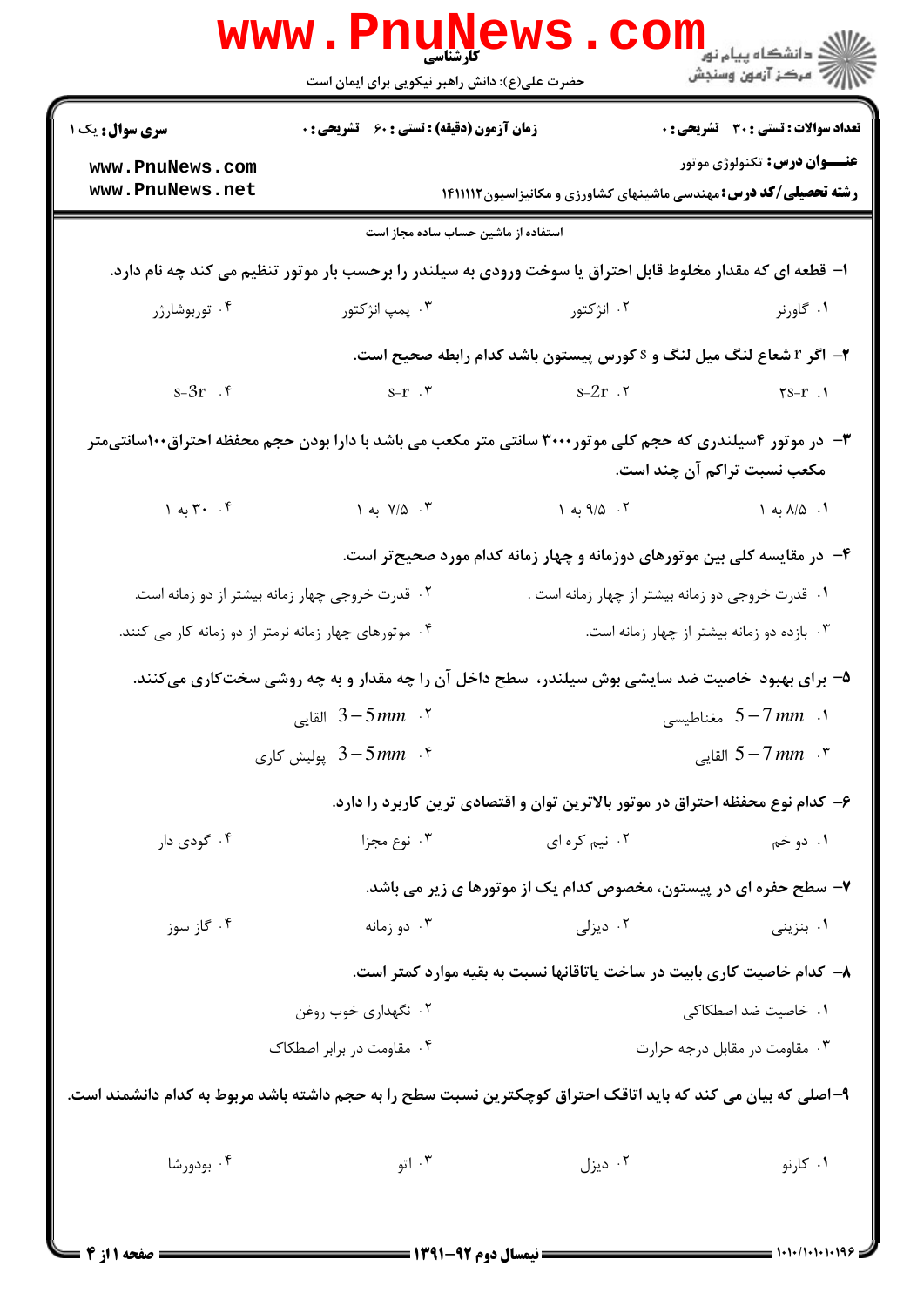|                                                                                                                                                                              | www.Pnunews.co<br>حضرت علی(ع): دانش راهبر نیکویی برای ایمان است                                                |                                                                                          | رد دانشکاه پيام نور ■<br>ارد مرکز آزمون وسنجش |  |  |
|------------------------------------------------------------------------------------------------------------------------------------------------------------------------------|----------------------------------------------------------------------------------------------------------------|------------------------------------------------------------------------------------------|-----------------------------------------------|--|--|
| <b>سری سوال : ۱ یک</b>                                                                                                                                                       | <b>زمان آزمون (دقیقه) : تستی : 60 ٪ تشریحی : 0</b>                                                             |                                                                                          | <b>تعداد سوالات : تستی : 30 ٪ تشریحی : 0</b>  |  |  |
| www.PnuNews.com<br>www.PnuNews.net                                                                                                                                           | <b>عنـــوان درس:</b> تکنولوژي موتور<br><b>رشته تحصیلی/کد درس:</b> مهندسی ماشینهای کشاورزی و مکانیزاسیون۱۴۱۱۱۱۲ |                                                                                          |                                               |  |  |
| +۱- در موتوری که سوپاپ های دود و هوا بصورت موازی در یک طرف پوسته موتور باشند، آن موتور از چه نوعی است.                                                                       |                                                                                                                |                                                                                          |                                               |  |  |
| ۰۴ $H_{\alpha\alpha}$                                                                                                                                                        | ت $T \cdot r$                                                                                                  | ۰۲ $L$ هد $\,$                                                                           | $F \cdot Y$ هد                                |  |  |
| 1۱– در موتور چهار زمانه هر یک از سوپاپهای هوا و دود چند بار باید در هر چرخه باز شوند ًو در نتیجه باعث شود نسبت<br>دندانههای چرخ دندههای میل بادامک با میل لنگ دو به یک باشد. |                                                                                                                |                                                                                          |                                               |  |  |
| ۰۴ چهار بار                                                                                                                                                                  | ۰۳ سه بار                                                                                                      | ۰۲ یک بار                                                                                | ۰۱ دو بار                                     |  |  |
|                                                                                                                                                                              |                                                                                                                |                                                                                          | ۱۲– از معایب موتورهای درونسوز کدام است.       |  |  |
| ۰۴ مصرف کمتر سوخت                                                                                                                                                            | ۰۳ عمر کوتاهتر                                                                                                 | ٠٢ استارت سريع                                                                           | ۰۱ نسبت وزنی کوچک                             |  |  |
|                                                                                                                                                                              |                                                                                                                | ۱۳- معمولا پمپ های سوخت در موتورهای بنزینی کاربراتوری از چه نوعی است.                    |                                               |  |  |
| ۰۴ پره ای                                                                                                                                                                    | ۰۳ دنده ای                                                                                                     | ۰۲ دیافراگمی                                                                             | ۰۱ پیستونی                                    |  |  |
|                                                                                                                                                                              |                                                                                                                | ۱۴– کدام نوع صافی در طبقه بندی کلی صافی های هوا قرار <u>نمی</u> گیرد.                    |                                               |  |  |
| ۰۴ سانتري فيوژي                                                                                                                                                              | ۰۳ خلأی                                                                                                        | ۲. کاغذی                                                                                 | ۰۱ جذبی                                       |  |  |
|                                                                                                                                                                              |                                                                                                                | ۱۵– کدام گزینه در مورد توربوشارژرها درست است.                                            |                                               |  |  |
| ۰۲ مقداری از توان موتور را مصرف می کند.                                                                                                                                      |                                                                                                                | ۰۱ حرکت را از دود خروجی می گیرد.                                                         |                                               |  |  |
| ۰۳ توان موتور را حدود ۴۰ درصد افزایش می دهد.<br>۰۴ حرکت را از موتور می گیرد.                                                                                                 |                                                                                                                |                                                                                          |                                               |  |  |
| ۱۶– متداول ترین نوع کاربراتورهای استفاده شده در موتورهای بنزینی امروزی کدام است.                                                                                             |                                                                                                                |                                                                                          |                                               |  |  |
| ۰۲ مکش افقی                                                                                                                                                                  |                                                                                                                | ٠١. مكش بالا                                                                             |                                               |  |  |
|                                                                                                                                                                              | ۰۴ مکش پایین                                                                                                   |                                                                                          | ۰۳ مکش سری                                    |  |  |
|                                                                                                                                                                              |                                                                                                                | ۱۷– در دور آرام موتور ۖ وضعیت دریچه گاز و مقدار مخلوط قابل احتراق به سیلندرها چگونه است. |                                               |  |  |
| ۰۲ باز- کم                                                                                                                                                                   |                                                                                                                | ۰۱ بسته- کم                                                                              |                                               |  |  |
|                                                                                                                                                                              | ۰۴ باز- زياد                                                                                                   |                                                                                          | بسته- زياد $\cdot$ ۳                          |  |  |
|                                                                                                                                                                              | 18– کدام مورد از عیوب محفظه احتراق مستقیم است.                                                                 |                                                                                          |                                               |  |  |
|                                                                                                                                                                              | ۰۲ در حالت سرد زود روشن می شود.                                                                                |                                                                                          | ۰۱ به فشار تزریق بالا نیاز دارد.              |  |  |
| ۰۴ فشار تزريق پايين دارند.                                                                                                                                                   |                                                                                                                |                                                                                          | ۰۳ اقتصادی نبودن از لحاظ مصرف سوخت.           |  |  |
|                                                                                                                                                                              |                                                                                                                |                                                                                          |                                               |  |  |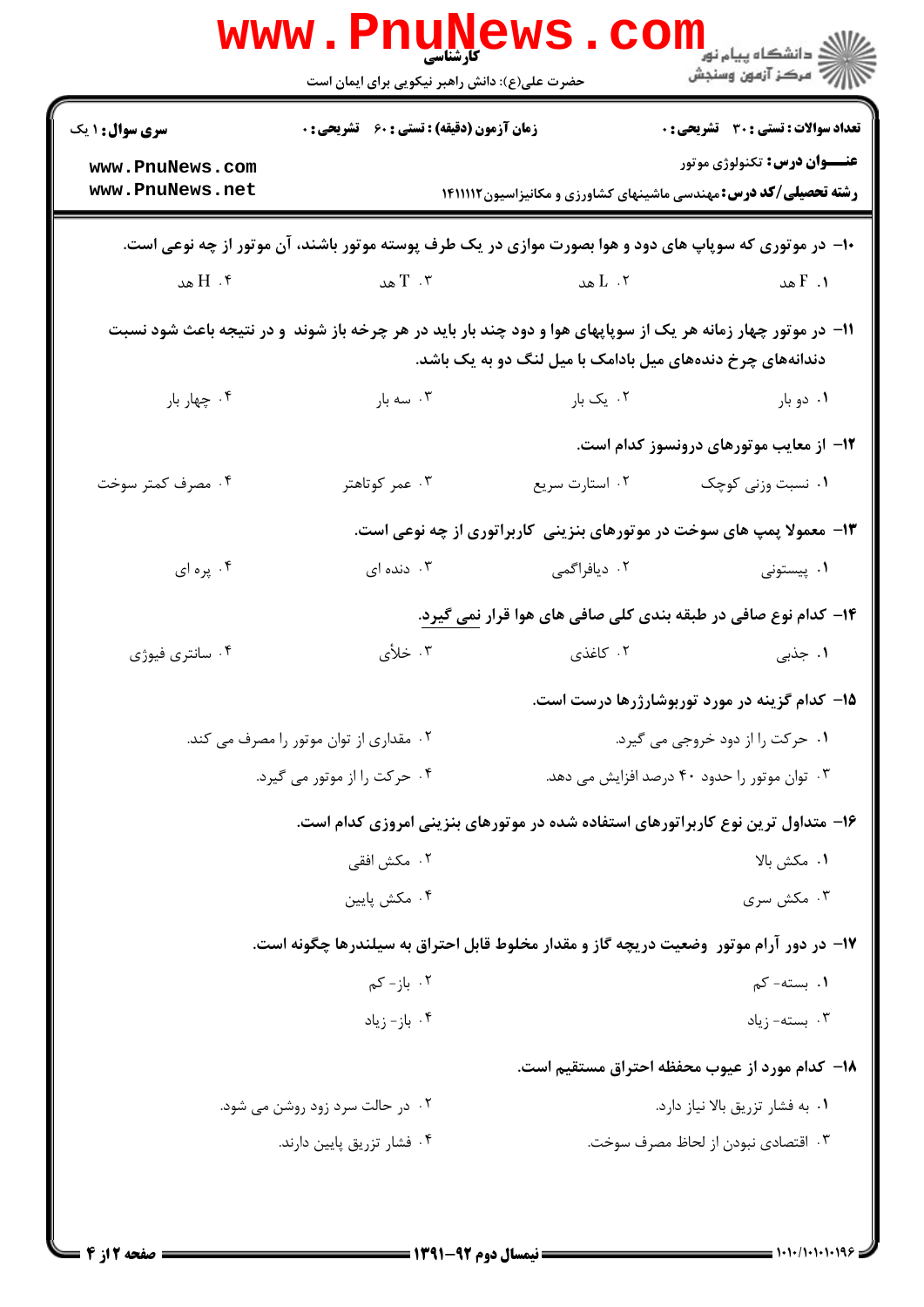|                                                                                                                         | <b>www.Pnunews</b><br><b>کارشناسی</b><br>حضرت علی(ع): دانش راهبر نیکویی برای ایمان است |  |                                                                                                                |  |
|-------------------------------------------------------------------------------------------------------------------------|----------------------------------------------------------------------------------------|--|----------------------------------------------------------------------------------------------------------------|--|
| <b>سری سوال : ۱ یک</b>                                                                                                  | <b>زمان آزمون (دقیقه) : تستی : 60 ٪ تشریحی : 0</b>                                     |  | <b>تعداد سوالات : تستی : 30 ٪ تشریحی : 0</b>                                                                   |  |
| www.PnuNews.com<br>www.PnuNews.net                                                                                      |                                                                                        |  | <b>عنـــوان درس:</b> تکنولوژي موتور<br><b>رشته تحصیلی/کد درس:</b> مهندسی ماشینهای کشاورزی و مکانیزاسیون۱۴۱۱۱۱۲ |  |
| ۱۹- مهمترین قسمت یک انژکتور در سیستم  سوخت رسانی دیزلی، کدام  جزء آن میباشد.                                            |                                                                                        |  |                                                                                                                |  |
|                                                                                                                         | ۰۲ فنر نگهدارنده                                                                       |  | ۰۱ بدنه                                                                                                        |  |
|                                                                                                                         | ۰۴ سوراخ پیچی                                                                          |  | ۰۳ نازل                                                                                                        |  |
| +۲- در سیستم سوخت رسانی دیزلی که پمپ انژکتور آن از نوع دورانی می باشد، پمپ گازوئیل حرکت خود را از کجا میگیرد.           |                                                                                        |  |                                                                                                                |  |
|                                                                                                                         | ۰۲ چرخ دنده روی میل سوپاپ                                                              |  | ۰۱ دایره خارج از مرکز روی میل بادامک پمپ انژکتور                                                               |  |
|                                                                                                                         | ۰۴ دايره خارج از مركز روى ميل سوپاپ                                                    |  | ۰۳ بادامک های روی میل سوپاپ                                                                                    |  |
|                                                                                                                         |                                                                                        |  | <b>۲۱</b> – کدام یک از گاورنرها از نوع سرعت متغیر است.                                                         |  |
|                                                                                                                         | ۰۲ نیوماتیکی                                                                           |  | ۰۱ هیدرولیکی                                                                                                   |  |
|                                                                                                                         | ۰۴ چرخ دنده ای                                                                         |  | ۰۳ گريز از مرکز                                                                                                |  |
| ۲۲– در سیستم روغنکاری موتور کدام قطعه از افزایش بی حد فشار پمپ در شروع کار (بخصوص با روغن سرد و غلیظ)<br>جلوگیری میکند. |                                                                                        |  |                                                                                                                |  |
|                                                                                                                         | ۰۲ سنسور فشار                                                                          |  | ۰۱ شیر اطمینان                                                                                                 |  |
|                                                                                                                         | ۰۴ فیلتر                                                                               |  | ۰۳ شیر فشار شکن                                                                                                |  |
| ۲۳– از کدام روش خنک کاری با آب، در موتور برای دوران آب از اختلاف وزن مخصوص آب گرم و سرد استفاده میشود.                  |                                                                                        |  |                                                                                                                |  |
|                                                                                                                         | ۰۲ دوران اجباری                                                                        |  | ۰۱ ترموسیفون                                                                                                   |  |
|                                                                                                                         | ۰۴ ترموستاتیکی                                                                         |  | ۰۳ کیسه آبی                                                                                                    |  |
|                                                                                                                         |                                                                                        |  | ۲۴– سوپاپ اطمینان در درب رادیاتور باعث می شود چه تغییراتی در فشار و زمان گرم شدن آب داخل رادیاتور بوجود آید.   |  |
|                                                                                                                         |                                                                                        |  | ۰۱ در فشار بالاتر، زمان گرم شدن آب داخل رادیاتور زودتر باشد                                                    |  |
|                                                                                                                         |                                                                                        |  | ٠٢ در فشار بالاتر، زمان گرم شدن آب داخل رادياتور ديرتر باشد                                                    |  |
|                                                                                                                         |                                                                                        |  | ۰۳ در فشار پایینتر، زمان گرم شدن آب داخل رادیاتور زودتر باشد                                                   |  |
|                                                                                                                         |                                                                                        |  | ۰۴ در فشار پایینتر، زمان گرم شدن آب داخل رادیاتور دیرتر باشد                                                   |  |
|                                                                                                                         |                                                                                        |  | ۲۵– کدام یک از قطعات جزء مدار فشار پایین (ضعیف) در سیستم جرقه زنی است.                                         |  |
|                                                                                                                         | ۰۲ دلکو                                                                                |  | ۰۱ سیم پیچ ثانویه کویل                                                                                         |  |
|                                                                                                                         | ۰۴ سیم پیچ اولیه کویل                                                                  |  | ۰۳ شمع ها                                                                                                      |  |